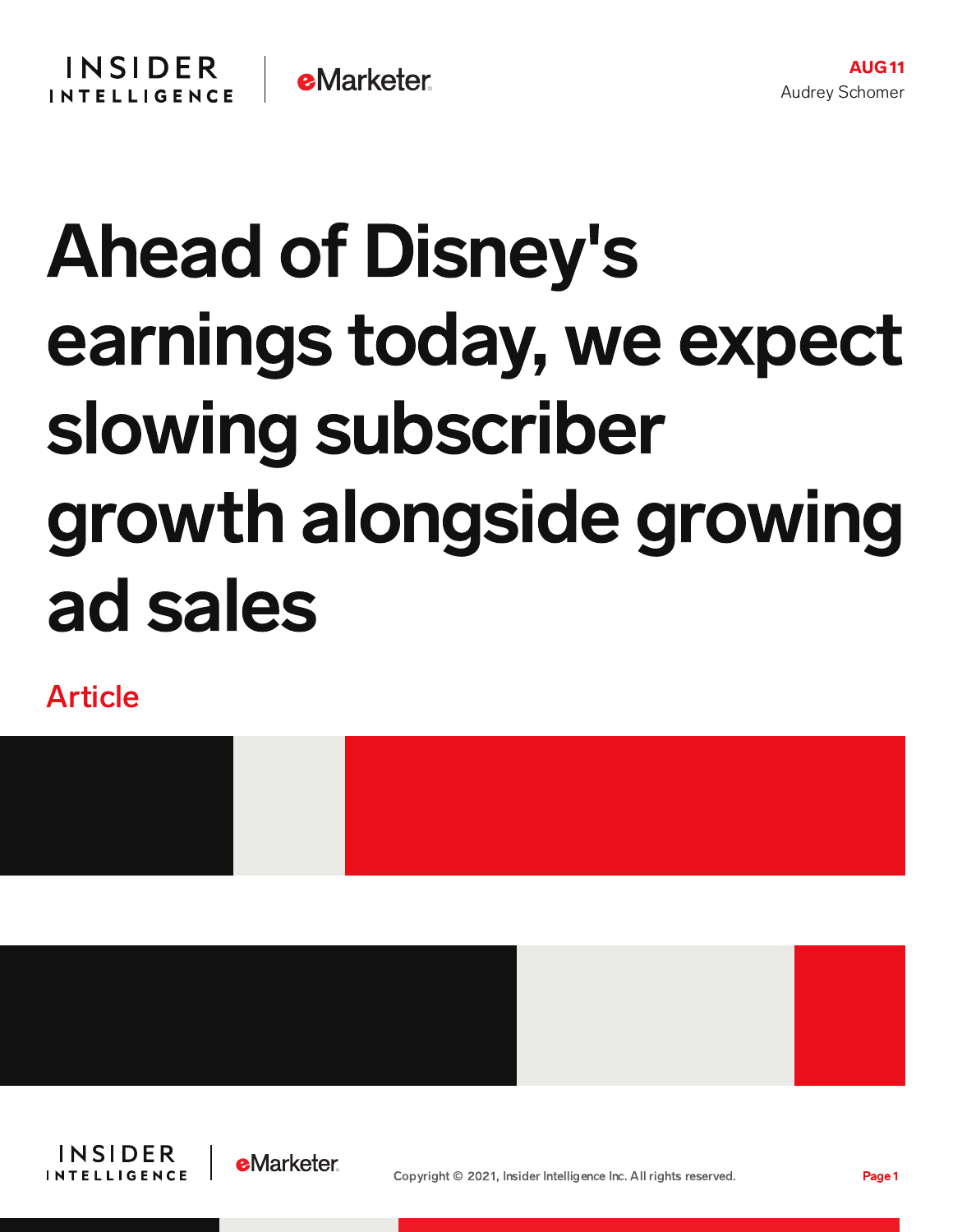The news: The Walt Disney Co. will report its Q3 2021 earnings after the market closes today. Here's what we're expecting for the company's subscription over-the-top (OTT) video services and advertising sales in the quarter:

- Slowing subscriber growth on direct-to-consumer (D2C) streaming services. Year-overyear (YoY), growth rates across Disney's entire D2C portfolio—Disney+, Hulu, ESPN+, and Disney+ Hotstar in India—will see tougher comparisons due to strong prior net subscriber additions, easing pandemic restrictions in the US, and seasonality impacts. We expect Disney+ subscriber growth to slow versus Q2, as Disney exhausts new major international markets to launch the service in. Disney+ also had a weaker content slate toward the end of the quarter due to having fewer franchise series compared with H1, which mainly benefited from Marvel shows like "Loki."
- Strong ad sales on Hulu, but only a partial rebound in linear TV ad sales. We're expecting continued growth in Hulu ad spending as TV advertisers continue to shift spend toward adsupported OTT video services as a replacement, or an incremental buy, alongside traditional TV commitments. At the three other major US media companies that have reported Q3 earnings so far, NBCUniversal, ViacomCBS, and Fox Corp., linear recovered almost, but not quite, to pre-pandemic levels seen in early 2020. But the three each saw spending surge on their respective ad-supported streaming services, Peacock, Pluto TV, and Tubi.

What's next: Here is our full-year outlook for **Hulu and Hulu + Live TV**'s viewer growth and advertising sales (as they are the only domestic services among Disney's subscription OTT video offerings to contain ads), as well as our forecast for the US TV ad market broadly:

- We estimate that Hulu ad revenues will increase by 32.9% this year to \$3.39 billion. (Hulu remains a domestic-only service, so this figure refers only to US advertising revenues.)
- We estimate that Hulu viewers will be up by 8.1% to 110.2 million this year, after surging 33.7% in 2020.
- We expect viewers of Hulu + Live TV to reach 11.9 million this year. Though Hulu + Live TV viewers will make up just 10.8% of Hulu's total viewer base, we estimate the service will account for 34.9% of virtual multichannel video programming distributor (vMVPD) viewers in the US by year-end, the largest share of vMVPD viewers among the services that we break out.
- We estimate that US TV ad sales will rebound somewhat this year, increasing by 6.7% to \$65.90 billion. Last year, spending plunged by 12.5% YoY to \$61.76 billion, down from \$70.59

**INSIDER** 

**INTELLIGENCE** 

**e**Marketer